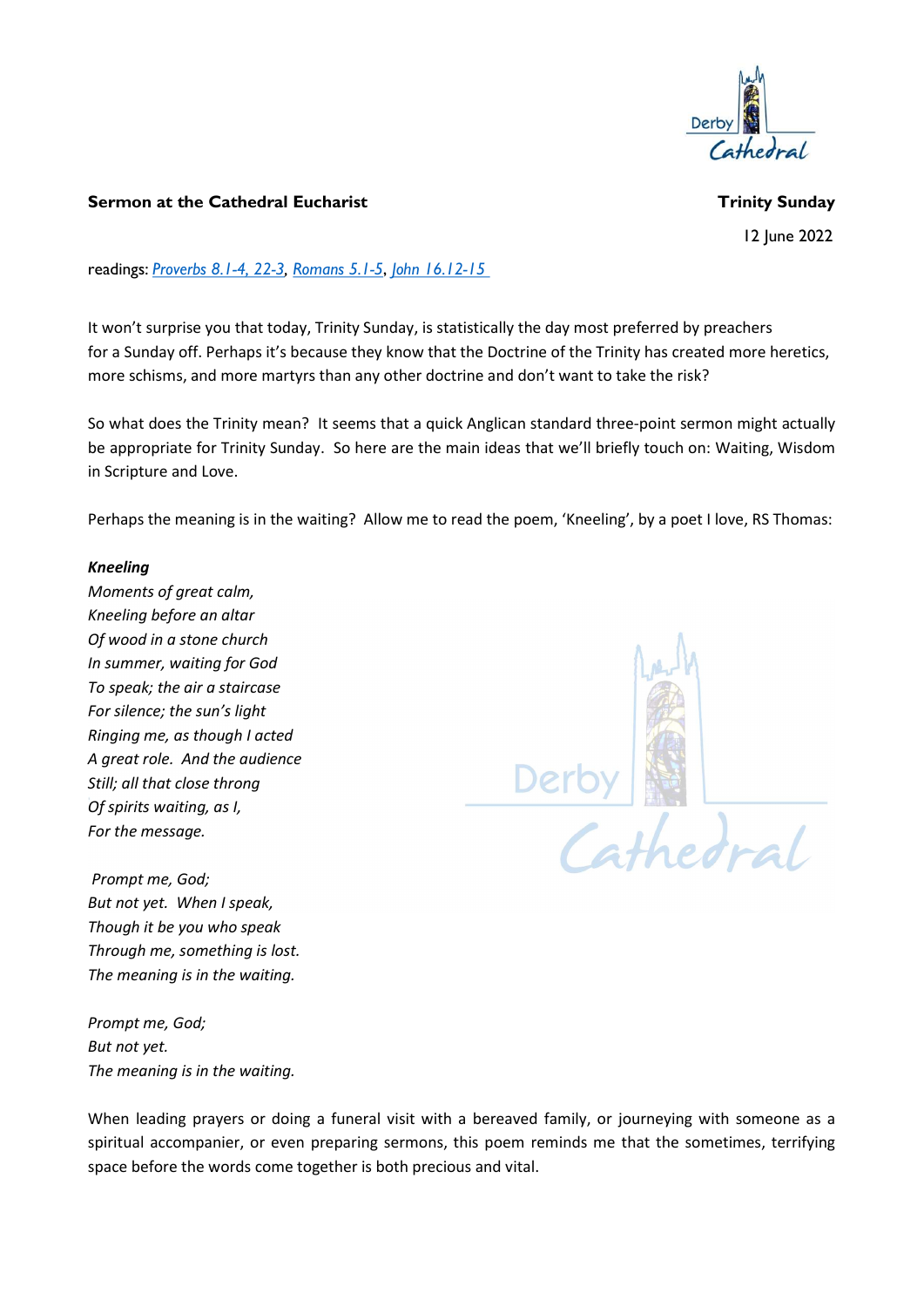What feels like emptiness to me has the potential to be God's inspiration…

Prompt me, God But not yet… The meaning is in the waiting.

There are many reasons why I have always loved poetry and used to love teaching it in the classroom. One of the reasons is that, like scripture, a poem demands a lot from me. Like scripture, the richest poetry isn't instantly accessible. It has a depth that allows meto come back again and again and still get something out of it. I may have to read it several times in order to digest it. I may have to speak it out loud, or hear it read, before I get a sense of its meaning. And even then, like scripture, the meaning is often quite elusive. Whose meaning do we seek? Are we looking for the poet's meaning or are we waiting for it to resonate with something deep within us? Are we imposing too much of ourselves and our own emotional baggage onto it? Do we accept the moments of ambiguity and leave parts of it a mystery?

But, with regards to the Trinity, is that just a cop-out?

That does seem to be the route many clergy take – they cite the Athanasian Creed, which tells us that the Trinity is incomprehensible and thus a mystery. And, in part, that's fine. It is a mystery and perhaps we aren't meant to completely understand it – but should we just then ignore it?

Let's move to the second point and take a quick look at the Proverbs text we read today.

'The Lord created me at the beginning of his work, the first of his acts of long ago.' (Proverbs 8.22)

We Christians cannot hear this without thinking of a key passage in the first chapter of the Gospel of John, which refers to Jesus as 'the Word':

 'In the beginning was the Word, and the Word was with God and the Word was God.' (John 1.1)

And 'In the beginning' inevitably draws us back to the opening words of Genesis:

'In the beginning, when God created the heavens and the earth, the earth was a formless void… while a wind from God swept over the face of the waters.' (Genesis 1.2)

I love that the Spirit of God In Hebrew is a feminine noun (although we rarely hear God's Spirit referred to as 'she'). I am also a huge fan of Wisdom, an aspect of God, personified as a woman in the Hebrew Scriptures.As a feminist, I am delighted that we have the feminine and the masculine side by side in the Godhead, in community, in the beginning, before all things were made…

But where is Wisdom to be found today? Wisdom is to be found in the essence of our everyday lives. Like poetry and scripture, it demands our attention.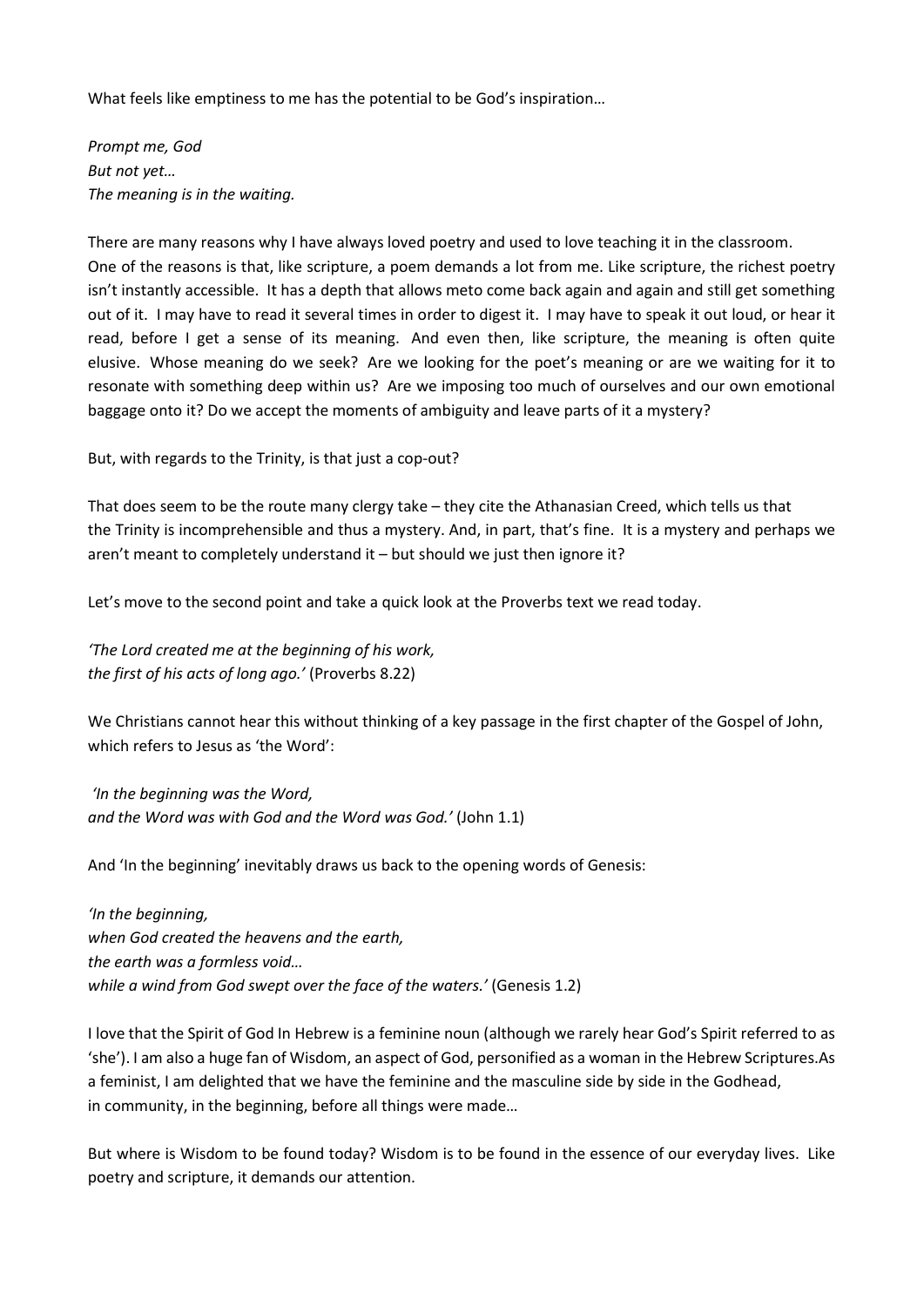Wisdom can be found in one of the early images for the Trinity as a community, as a dance of love. Augustine said it this way: 'the Father is the One who loves, the Son is the one who is the Beloved, and the Spirit is the Love that flows between them.' In Christ, we are invited to join the dance: or in George Herbert's famous words, 'Love bade me welcome.'

And lastly, my third point…Today we find ourselves at a midway point in our travel through the Christian Year.

The texts that are before us today are not doctrinal in nature. Each text seeks to draw us not into some questions about the nature of God but seeks to draw us into life with God. Let me repeat that last phrase: into life with God. Since Advent, our focus has been on major events in the story of Jesus: his coming and manifestation, his suffering and triumph, and his gift of the Spirit. Until Advent comes again, our focus will be on what Jesus taught by word and action. Through it, we hope to learn how to live in the power the Spirit has given to us.

Today we look, not so much at what God does, as we look at who God is: the Trinity of Father, Son, and Spirit.

Even committed Christians find this hard. Because God as Trinity appears in every aspect of our faith, the truth of the Trinity seems almost too big for us to appreciate.

One theologian claimed the Trinity is for us something like the roundness of the earth.

We accept that the earth is round, but we tend not to experience the earth as round. Most of the time, we behave as though the earth were flat. To experience the earth as round requires us to have a larger perspective. And maybe that larger perspective is Love.

Julian of Norwich, a saint and a mystic of uncommon depth and insight, never approached the demonstration of God's existence or the meaning of the Trinity in structured argument like the great theologians of her age. Yet in her visions and writings, I think she came as close as anyone to understanding the God of love as the God of the Trinity. Toward the end of her life, she penned this short but profound exchange:

'Would you know your Lord's meaning?' she asks.

'Know it well, love was his meaning.

Who showed it to you? Love. What did he show you? Love. Why did he show it? For love.'

It all comes back down to love.

So, who is God today? And is there a place for the Trinity in our world? Mother Julian, in her day, found God in love, pure and simple. For all the complexity of our modern-day life, that is still where God as creator, redeemer, sanctifier is to be found. Would you know your Lord's meaning?' she asks.